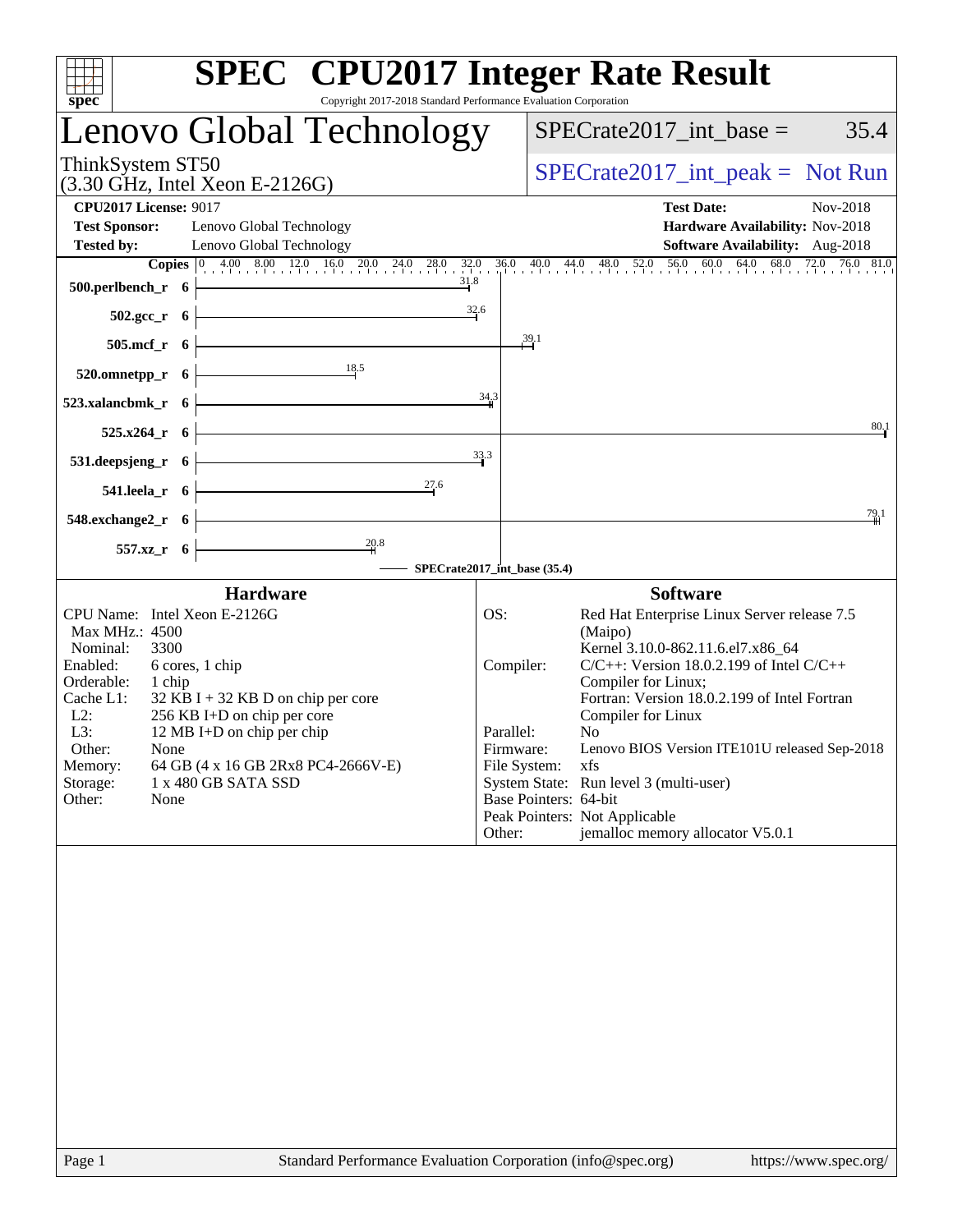

#### **[SPEC CPU2017 Integer Rate Result](http://www.spec.org/auto/cpu2017/Docs/result-fields.html#SPECCPU2017IntegerRateResult)** Copyright 2017-2018 Standard Performance Evaluation Corporation

## Lenovo Global Technology

SPECrate2017 int\_base =  $35.4$ 

(3.30 GHz, Intel Xeon E-2126G)

ThinkSystem ST50  $SPECrate2017$ \_int\_peak = Not Run

**[Test Sponsor:](http://www.spec.org/auto/cpu2017/Docs/result-fields.html#TestSponsor)** Lenovo Global Technology **[Hardware Availability:](http://www.spec.org/auto/cpu2017/Docs/result-fields.html#HardwareAvailability)** Nov-2018 **[Tested by:](http://www.spec.org/auto/cpu2017/Docs/result-fields.html#Testedby)** Lenovo Global Technology **[Software Availability:](http://www.spec.org/auto/cpu2017/Docs/result-fields.html#SoftwareAvailability)** Aug-2018

**[CPU2017 License:](http://www.spec.org/auto/cpu2017/Docs/result-fields.html#CPU2017License)** 9017 **[Test Date:](http://www.spec.org/auto/cpu2017/Docs/result-fields.html#TestDate)** Nov-2018

#### **[Results Table](http://www.spec.org/auto/cpu2017/Docs/result-fields.html#ResultsTable)**

|                             | <b>Base</b>    |                |       |                |       | <b>Peak</b>    |       |               |                |              |                |              |                |              |
|-----------------------------|----------------|----------------|-------|----------------|-------|----------------|-------|---------------|----------------|--------------|----------------|--------------|----------------|--------------|
| <b>Benchmark</b>            | <b>Copies</b>  | <b>Seconds</b> | Ratio | <b>Seconds</b> | Ratio | <b>Seconds</b> | Ratio | <b>Copies</b> | <b>Seconds</b> | <b>Ratio</b> | <b>Seconds</b> | <b>Ratio</b> | <b>Seconds</b> | <b>Ratio</b> |
| 500.perlbench_r             | 6              | 301            | 31.8  | 302            | 31.7  | 300            | 31.8  |               |                |              |                |              |                |              |
| $502.\text{gcc}_r$          | 6              | 260            | 32.6  | 261            | 32.6  | 261            | 32.6  |               |                |              |                |              |                |              |
| $505$ .mcf r                | 6              | 248            | 39.1  | 247            | 39.2  | 256            | 37.9  |               |                |              |                |              |                |              |
| 520.omnetpp_r               | 6              | 425            | 18.5  | 426            | 18.5  | 426            | 18.5  |               |                |              |                |              |                |              |
| 523.xalancbmk r             | 6              | 185            | 34.3  | 184            | 34.4  | 186            | 34.0  |               |                |              |                |              |                |              |
| 525.x264 r                  | 6              | 131            | 80.1  | 131            | 80.0  | 131            | 80.2  |               |                |              |                |              |                |              |
| 531.deepsjeng_r             | 6              | 207            | 33.3  | 206            | 33.3  | 206            | 33.4  |               |                |              |                |              |                |              |
| 541.leela r                 | 6              | 360            | 27.6  | 359            | 27.6  | 359            | 27.7  |               |                |              |                |              |                |              |
| 548.exchange2_r             | 6              | 199            | 79.1  | 199            | 78.8  | 198            | 79.4  |               |                |              |                |              |                |              |
| 557.xz r                    | 6              | 311            | 20.8  | 311            | 20.8  | 317            | 20.4  |               |                |              |                |              |                |              |
| $SPECrate2017$ int base =   |                |                | 35.4  |                |       |                |       |               |                |              |                |              |                |              |
| $SPECrate2017\_int\_peak =$ | <b>Not Run</b> |                |       |                |       |                |       |               |                |              |                |              |                |              |

Results appear in the [order in which they were run](http://www.spec.org/auto/cpu2017/Docs/result-fields.html#RunOrder). Bold underlined text [indicates a median measurement](http://www.spec.org/auto/cpu2017/Docs/result-fields.html#Median).

#### **[Submit Notes](http://www.spec.org/auto/cpu2017/Docs/result-fields.html#SubmitNotes)**

 The taskset mechanism was used to bind copies to processors. The config file option 'submit' was used to generate taskset commands to bind each copy to a specific processor. For details, please see the config file.

### **[Operating System Notes](http://www.spec.org/auto/cpu2017/Docs/result-fields.html#OperatingSystemNotes)**

Stack size set to unlimited using "ulimit -s unlimited"

#### **[General Notes](http://www.spec.org/auto/cpu2017/Docs/result-fields.html#GeneralNotes)**

Environment variables set by runcpu before the start of the run: LD\_LIBRARY\_PATH = "/home/cpu2017-1.0.5-ic18.0u2/lib/ia32:/home/cpu2017-1.0.5-ic18.0u2/lib/intel64" LD\_LIBRARY\_PATH = "\$LD\_LIBRARY\_PATH:/home/cpu2017-1.0.5-ic18.0u2/je5.0.1-32:/home/cpu2017-1.0.5-ic18.0u2/je5.0.1-64" Binaries compiled on a system with 1x Intel Core i7-6700K CPU + 32GB RAM memory using Redhat Enterprise Linux 7.5 Transparent Huge Pages enabled by default Prior to runcpu invocation Filesystem page cache synced and cleared with: sync; echo 3> /proc/sys/vm/drop\_caches Yes: The test sponsor attests, as of date of publication, that CVE-2017-5754 (Meltdown) is mitigated in the system as tested and documented. Yes: The test sponsor attests, as of date of publication, that CVE-2017-5753 (Spectre variant 1) is mitigated in the system as tested and documented. Yes: The test sponsor attests, as of date of publication, that CVE-2017-5715 (Spectre variant 2) is mitigated in the system as tested and documented.

**(Continued on next page)**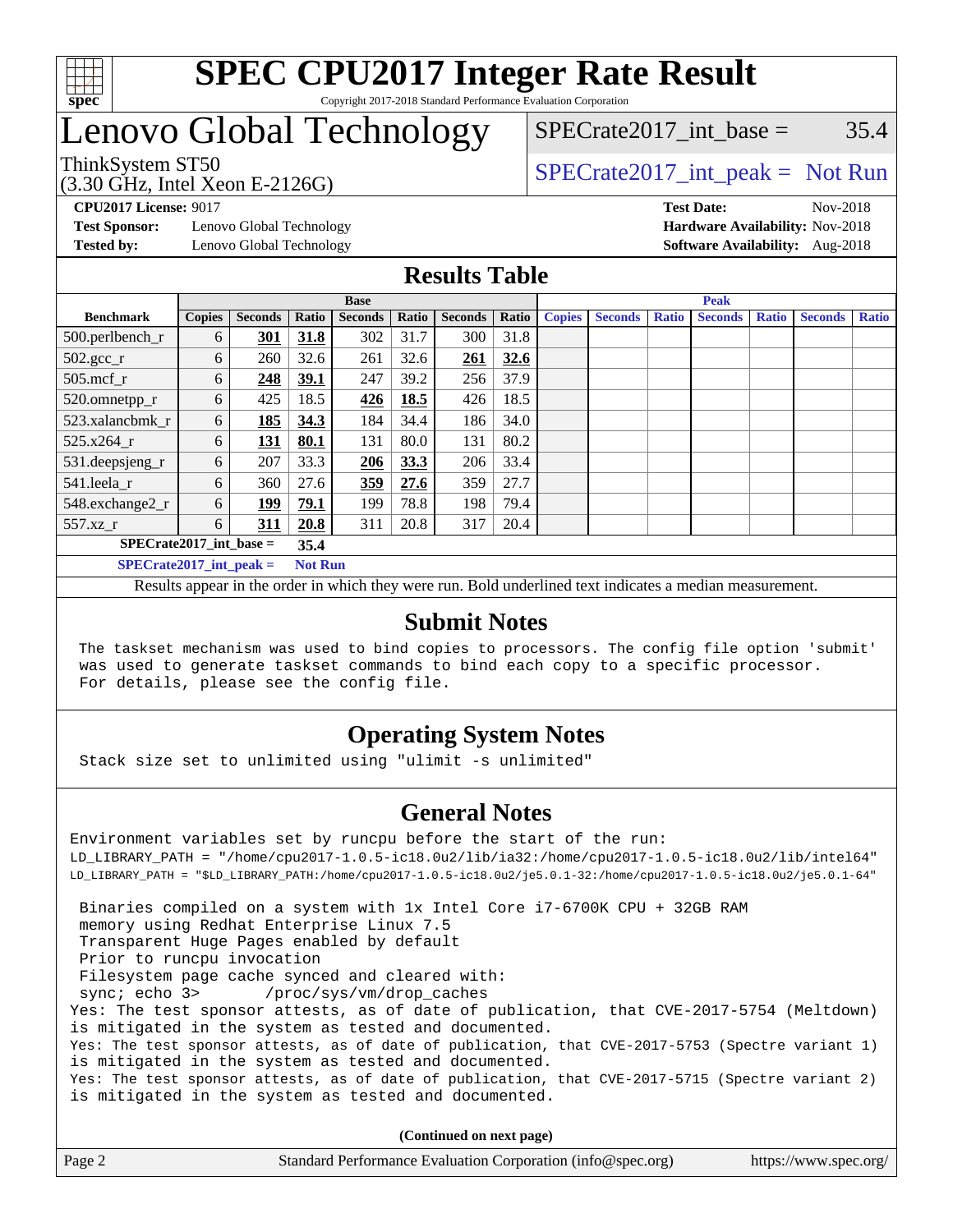

# **[SPEC CPU2017 Integer Rate Result](http://www.spec.org/auto/cpu2017/Docs/result-fields.html#SPECCPU2017IntegerRateResult)**

Copyright 2017-2018 Standard Performance Evaluation Corporation

## Lenovo Global Technology

ThinkSystem ST50  $SPECrate2017$ \_int\_peak = Not Run

SPECrate2017 int\_base =  $35.4$ 

(3.30 GHz, Intel Xeon E-2126G)

**[Test Sponsor:](http://www.spec.org/auto/cpu2017/Docs/result-fields.html#TestSponsor)** Lenovo Global Technology **[Hardware Availability:](http://www.spec.org/auto/cpu2017/Docs/result-fields.html#HardwareAvailability)** Nov-2018 **[Tested by:](http://www.spec.org/auto/cpu2017/Docs/result-fields.html#Testedby)** Lenovo Global Technology **[Software Availability:](http://www.spec.org/auto/cpu2017/Docs/result-fields.html#SoftwareAvailability)** Aug-2018

# **[CPU2017 License:](http://www.spec.org/auto/cpu2017/Docs/result-fields.html#CPU2017License)** 9017 **[Test Date:](http://www.spec.org/auto/cpu2017/Docs/result-fields.html#TestDate)** Nov-2018

#### **[General Notes \(Continued\)](http://www.spec.org/auto/cpu2017/Docs/result-fields.html#GeneralNotes)**

 jemalloc, a general purpose malloc implementation built with the RedHat Enterprise 7.5, and the system compiler gcc 4.8.5 sources available from jemalloc.net or <https://github.com/jemalloc/jemalloc/releases>

#### **[Platform Notes](http://www.spec.org/auto/cpu2017/Docs/result-fields.html#PlatformNotes)**

Page 3 Standard Performance Evaluation Corporation [\(info@spec.org\)](mailto:info@spec.org) <https://www.spec.org/> BIOS configuration: ICE Performance Mode set to 4HD Cooling Mode Sysinfo program /home/cpu2017-1.0.5-ic18.0u2/bin/sysinfo Rev: r5974 of 2018-05-19 9bcde8f2999c33d61f64985e45859ea9 running on st50 Wed Nov 14 06:05:58 2018 SUT (System Under Test) info as seen by some common utilities. For more information on this section, see <https://www.spec.org/cpu2017/Docs/config.html#sysinfo> From /proc/cpuinfo model name : Intel(R) Xeon(R) E-2126G CPU @ 3.30GHz 1 "physical id"s (chips) 6 "processors" cores, siblings (Caution: counting these is hw and system dependent. The following excerpts from /proc/cpuinfo might not be reliable. Use with caution.) cpu cores : 6 siblings : 6 physical 0: cores 0 1 2 3 4 5 From lscpu: Architecture: x86\_64 CPU op-mode(s): 32-bit, 64-bit Byte Order: Little Endian  $CPU(s):$  6 On-line CPU(s) list: 0-5 Thread(s) per core: 1 Core(s) per socket: 6 Socket(s): 1 NUMA node(s): 1 Vendor ID: GenuineIntel CPU family: 6 Model: 158 Model name: Intel(R) Xeon(R) E-2126G CPU @ 3.30GHz Stepping: 10 CPU MHz: 4383.416 CPU max MHz: 4500.0000 CPU min MHz: 800.0000 BogoMIPS: 6624.00 Virtualization: VT-x **(Continued on next page)**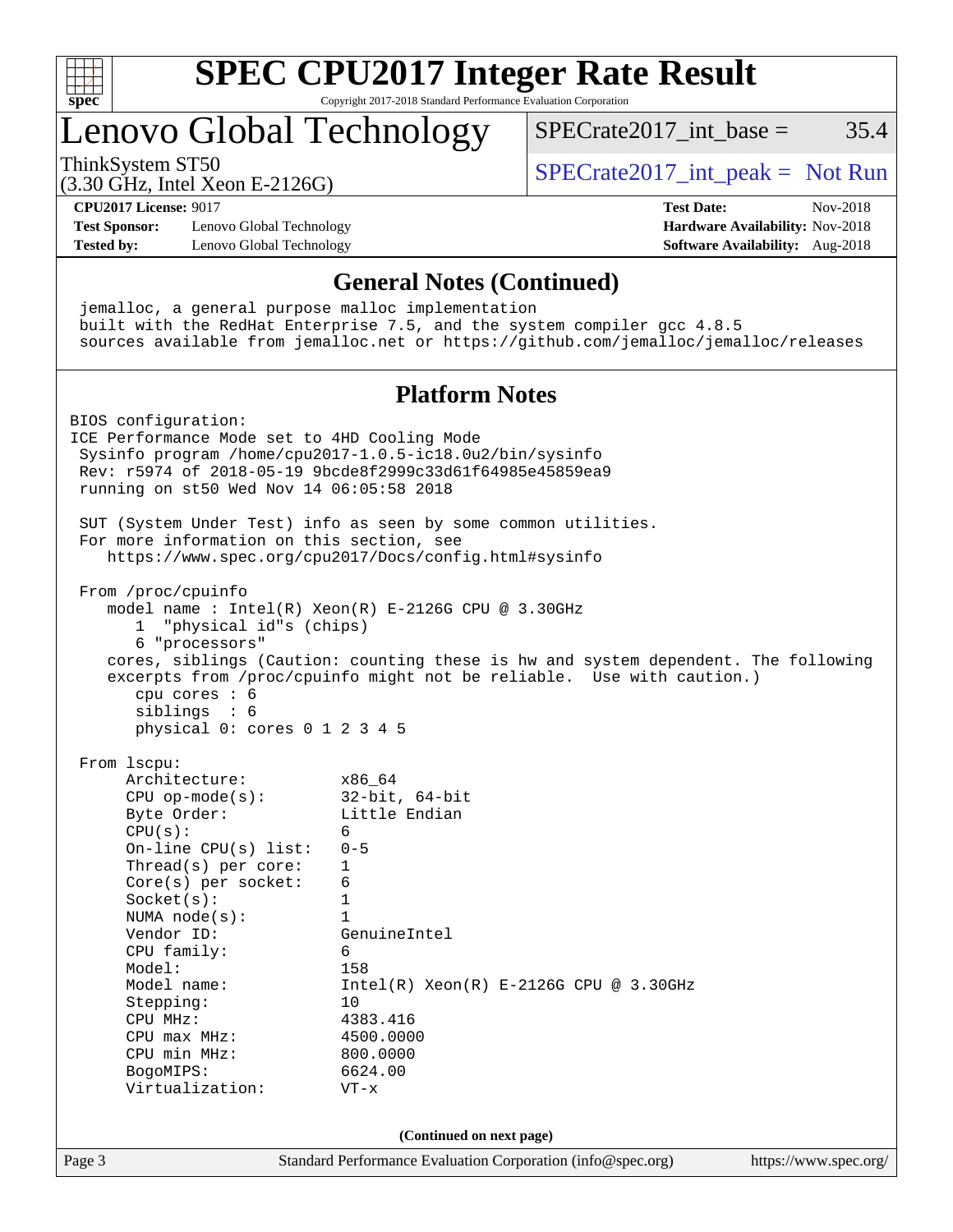

## **[SPEC CPU2017 Integer Rate Result](http://www.spec.org/auto/cpu2017/Docs/result-fields.html#SPECCPU2017IntegerRateResult)**

Copyright 2017-2018 Standard Performance Evaluation Corporation

Lenovo Global Technology

ThinkSystem ST50  $SPECrate2017$ \_int\_peak = Not Run

 $SPECTate2017\_int\_base = 35.4$ 

#### **[CPU2017 License:](http://www.spec.org/auto/cpu2017/Docs/result-fields.html#CPU2017License)** 9017 **[Test Date:](http://www.spec.org/auto/cpu2017/Docs/result-fields.html#TestDate)** Nov-2018

**[Test Sponsor:](http://www.spec.org/auto/cpu2017/Docs/result-fields.html#TestSponsor)** Lenovo Global Technology **[Hardware Availability:](http://www.spec.org/auto/cpu2017/Docs/result-fields.html#HardwareAvailability)** Nov-2018 **[Tested by:](http://www.spec.org/auto/cpu2017/Docs/result-fields.html#Testedby)** Lenovo Global Technology **[Software Availability:](http://www.spec.org/auto/cpu2017/Docs/result-fields.html#SoftwareAvailability)** Aug-2018

(3.30 GHz, Intel Xeon E-2126G)

#### **[Platform Notes \(Continued\)](http://www.spec.org/auto/cpu2017/Docs/result-fields.html#PlatformNotes)**

 L1d cache: 32K L1i cache: 32K L2 cache: 256K L3 cache: 12288K NUMA node0 CPU(s): 0-5 Flags: fpu vme de pse tsc msr pae mce cx8 apic sep mtrr pge mca cmov pat pse36 clflush dts acpi mmx fxsr sse sse2 ss ht tm pbe syscall nx pdpe1gb rdtscp lm constant\_tsc art arch\_perfmon pebs bts rep\_good nopl xtopology nonstop\_tsc aperfmperf eagerfpu pni pclmulqdq dtes64 monitor ds\_cpl vmx smx est tm2 ssse3 sdbg fma cx16 xtpr pdcm pcid sse4\_1 sse4\_2 x2apic movbe popcnt tsc\_deadline\_timer aes xsave avx f16c rdrand lahf\_lm abm 3dnowprefetch epb intel\_pt ssbd ibrs ibpb stibp tpr\_shadow vnmi flexpriority ept vpid fsgsbase tsc\_adjust bmi1 hle avx2 smep bmi2 erms invpcid rtm mpx rdseed adx smap clflushopt xsaveopt xsavec xgetbv1 dtherm ida arat pln pts hwp hwp\_notify hwp\_act\_window hwp\_epp spec\_ctrl intel\_stibp flush\_l1d /proc/cpuinfo cache data cache size : 12288 KB From numactl --hardware WARNING: a numactl 'node' might or might not correspond to a physical chip. available: 1 nodes (0) node 0 cpus: 0 1 2 3 4 5 node 0 size: 65371 MB node 0 free: 61790 MB node distances: node 0 0: 10 From /proc/meminfo MemTotal: 65808476 kB HugePages\_Total: 0 Hugepagesize: 2048 kB From /etc/\*release\* /etc/\*version\* os-release: NAME="Red Hat Enterprise Linux Server" VERSION="7.5 (Maipo)" ID="rhel" ID\_LIKE="fedora" VARIANT="Server" VARIANT\_ID="server" VERSION\_ID="7.5" PRETTY\_NAME="Red Hat Enterprise Linux Server 7.5 (Maipo)" redhat-release: Red Hat Enterprise Linux Server release 7.5 (Maipo) system-release: Red Hat Enterprise Linux Server release 7.5 (Maipo) system-release-cpe: cpe:/o:redhat:enterprise\_linux:7.5:ga:server

**(Continued on next page)**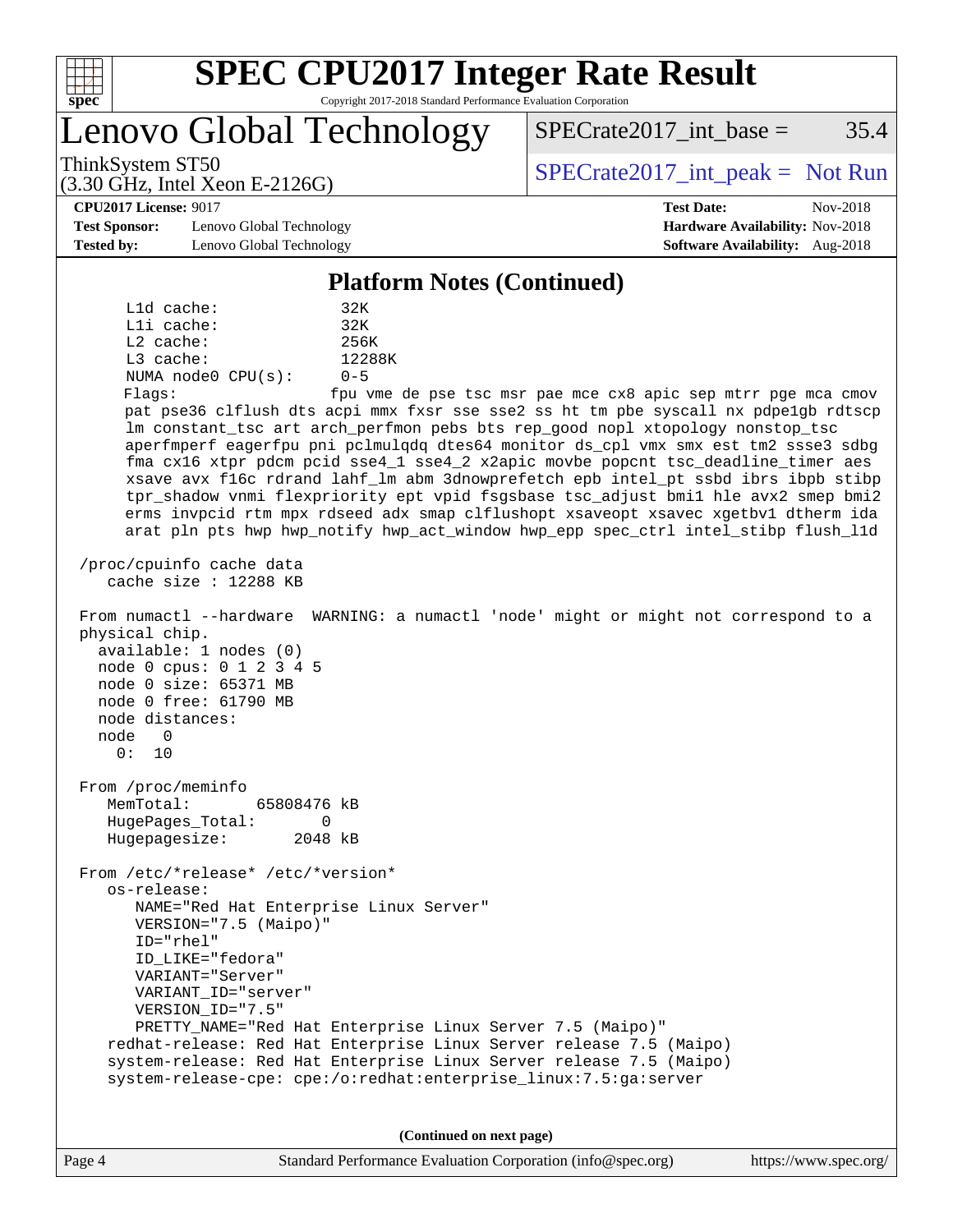

## **[SPEC CPU2017 Integer Rate Result](http://www.spec.org/auto/cpu2017/Docs/result-fields.html#SPECCPU2017IntegerRateResult)**

Copyright 2017-2018 Standard Performance Evaluation Corporation

## Lenovo Global Technology

ThinkSystem ST50  $SPECrate2017$ \_int\_peak = Not Run

 $SPECTate2017\_int\_base = 35.4$ 

(3.30 GHz, Intel Xeon E-2126G)

**[Test Sponsor:](http://www.spec.org/auto/cpu2017/Docs/result-fields.html#TestSponsor)** Lenovo Global Technology **[Hardware Availability:](http://www.spec.org/auto/cpu2017/Docs/result-fields.html#HardwareAvailability)** Nov-2018 **[Tested by:](http://www.spec.org/auto/cpu2017/Docs/result-fields.html#Testedby)** Lenovo Global Technology **[Software Availability:](http://www.spec.org/auto/cpu2017/Docs/result-fields.html#SoftwareAvailability)** Aug-2018

**[CPU2017 License:](http://www.spec.org/auto/cpu2017/Docs/result-fields.html#CPU2017License)** 9017 **[Test Date:](http://www.spec.org/auto/cpu2017/Docs/result-fields.html#TestDate)** Nov-2018

#### **[Platform Notes \(Continued\)](http://www.spec.org/auto/cpu2017/Docs/result-fields.html#PlatformNotes)**

uname -a:

 Linux st50 3.10.0-862.11.6.el7.x86\_64 #1 SMP Fri Aug 10 16:55:11 UTC 2018 x86\_64 x86\_64 x86\_64 GNU/Linux

Kernel self-reported vulnerability status:

 CVE-2017-5754 (Meltdown): Mitigation: PTI CVE-2017-5753 (Spectre variant 1): Mitigation: Load fences, \_\_user pointer sanitization CVE-2017-5715 (Spectre variant 2): Mitigation: IBRS (kernel)

run-level 3 Nov 13 16:36

 SPEC is set to: /home/cpu2017-1.0.5-ic18.0u2 Filesystem Type Size Used Avail Use% Mounted on /dev/sda2 xfs 381G 14G 367G 4% /home

 Additional information from dmidecode follows. WARNING: Use caution when you interpret this section. The 'dmidecode' program reads system data which is "intended to allow hardware to be accurately determined", but the intent may not be met, as there are frequent changes to hardware, firmware, and the "DMTF SMBIOS" standard. BIOS LENOVO ITE101U 09/12/2018

Memory:

4x SK Hynix HMA82GU7CJR8N-VK 16 GB 2 rank 2667

(End of data from sysinfo program)

#### **[Compiler Version Notes](http://www.spec.org/auto/cpu2017/Docs/result-fields.html#CompilerVersionNotes)**

| CC.                      | 500.perlbench_r(base) 502.gcc_r(base) 505.mcf_r(base) 525.x264_r(base)<br>$557.xx$ $r(base)$                                             |  |  |  |  |
|--------------------------|------------------------------------------------------------------------------------------------------------------------------------------|--|--|--|--|
|                          | $\text{icc}$ (ICC) 18.0.2 20180210<br>Copyright (C) 1985-2018 Intel Corporation. All rights reserved.                                    |  |  |  |  |
|                          | ----------------------------------<br>CXXC 520.omnetpp $r(base)$ 523.xalancbmk $r(base)$ 531.deepsjeng $r(base)$<br>$541.$ leela r(base) |  |  |  |  |
|                          | icpc (ICC) 18.0.2 20180210<br>Copyright (C) 1985-2018 Intel Corporation. All rights reserved.                                            |  |  |  |  |
| FC                       | 548.exchange2 r(base)                                                                                                                    |  |  |  |  |
| (Continued on next page) |                                                                                                                                          |  |  |  |  |
| Page 5                   | Standard Performance Evaluation Corporation (info@spec.org)<br>https://www.spec.org/                                                     |  |  |  |  |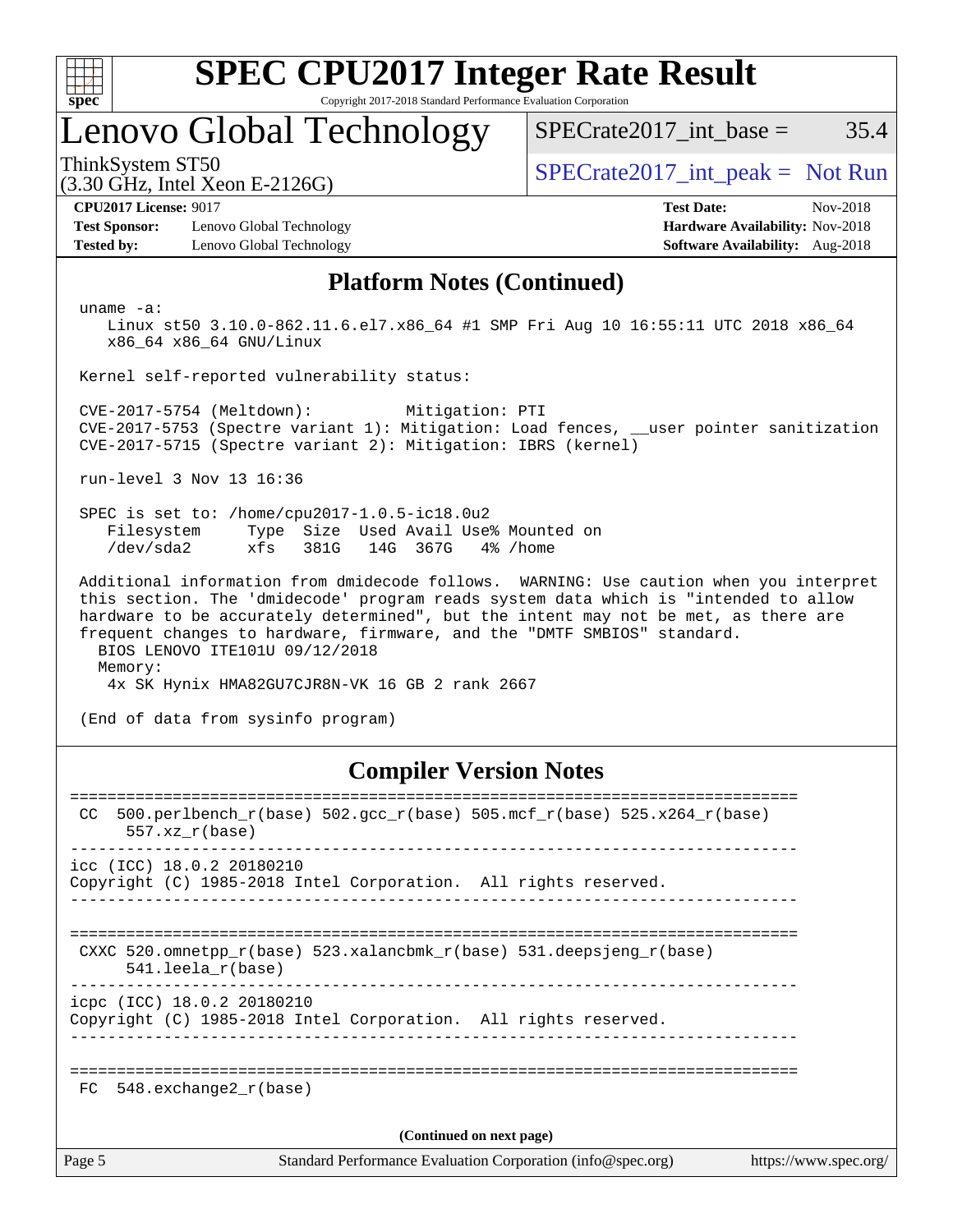

#### **[SPEC CPU2017 Integer Rate Result](http://www.spec.org/auto/cpu2017/Docs/result-fields.html#SPECCPU2017IntegerRateResult)** Copyright 2017-2018 Standard Performance Evaluation Corporation

## Lenovo Global Technology

 $SPECTate2017\_int\_base = 35.4$ 

(3.30 GHz, Intel Xeon E-2126G)

ThinkSystem ST50  $SPECrate2017$ \_int\_peak = Not Run

**[Test Sponsor:](http://www.spec.org/auto/cpu2017/Docs/result-fields.html#TestSponsor)** Lenovo Global Technology **[Hardware Availability:](http://www.spec.org/auto/cpu2017/Docs/result-fields.html#HardwareAvailability)** Nov-2018 **[Tested by:](http://www.spec.org/auto/cpu2017/Docs/result-fields.html#Testedby)** Lenovo Global Technology **[Software Availability:](http://www.spec.org/auto/cpu2017/Docs/result-fields.html#SoftwareAvailability)** Aug-2018

**[CPU2017 License:](http://www.spec.org/auto/cpu2017/Docs/result-fields.html#CPU2017License)** 9017 **[Test Date:](http://www.spec.org/auto/cpu2017/Docs/result-fields.html#TestDate)** Nov-2018

### **[Compiler Version Notes \(Continued\)](http://www.spec.org/auto/cpu2017/Docs/result-fields.html#CompilerVersionNotes)**

------------------------------------------------------------------------------

ifort (IFORT) 18.0.2 20180210

Copyright (C) 1985-2018 Intel Corporation. All rights reserved.

------------------------------------------------------------------------------

### **[Base Compiler Invocation](http://www.spec.org/auto/cpu2017/Docs/result-fields.html#BaseCompilerInvocation)**

#### [C benchmarks](http://www.spec.org/auto/cpu2017/Docs/result-fields.html#Cbenchmarks): [icc -m64 -std=c11](http://www.spec.org/cpu2017/results/res2018q4/cpu2017-20181126-09921.flags.html#user_CCbase_intel_icc_64bit_c11_33ee0cdaae7deeeab2a9725423ba97205ce30f63b9926c2519791662299b76a0318f32ddfffdc46587804de3178b4f9328c46fa7c2b0cd779d7a61945c91cd35)

[C++ benchmarks:](http://www.spec.org/auto/cpu2017/Docs/result-fields.html#CXXbenchmarks) [icpc -m64](http://www.spec.org/cpu2017/results/res2018q4/cpu2017-20181126-09921.flags.html#user_CXXbase_intel_icpc_64bit_4ecb2543ae3f1412ef961e0650ca070fec7b7afdcd6ed48761b84423119d1bf6bdf5cad15b44d48e7256388bc77273b966e5eb805aefd121eb22e9299b2ec9d9)

[Fortran benchmarks](http://www.spec.org/auto/cpu2017/Docs/result-fields.html#Fortranbenchmarks): [ifort -m64](http://www.spec.org/cpu2017/results/res2018q4/cpu2017-20181126-09921.flags.html#user_FCbase_intel_ifort_64bit_24f2bb282fbaeffd6157abe4f878425411749daecae9a33200eee2bee2fe76f3b89351d69a8130dd5949958ce389cf37ff59a95e7a40d588e8d3a57e0c3fd751)

### **[Base Portability Flags](http://www.spec.org/auto/cpu2017/Docs/result-fields.html#BasePortabilityFlags)**

 500.perlbench\_r: [-DSPEC\\_LP64](http://www.spec.org/cpu2017/results/res2018q4/cpu2017-20181126-09921.flags.html#b500.perlbench_r_basePORTABILITY_DSPEC_LP64) [-DSPEC\\_LINUX\\_X64](http://www.spec.org/cpu2017/results/res2018q4/cpu2017-20181126-09921.flags.html#b500.perlbench_r_baseCPORTABILITY_DSPEC_LINUX_X64) 502.gcc\_r: [-DSPEC\\_LP64](http://www.spec.org/cpu2017/results/res2018q4/cpu2017-20181126-09921.flags.html#suite_basePORTABILITY502_gcc_r_DSPEC_LP64) 505.mcf\_r: [-DSPEC\\_LP64](http://www.spec.org/cpu2017/results/res2018q4/cpu2017-20181126-09921.flags.html#suite_basePORTABILITY505_mcf_r_DSPEC_LP64) 520.omnetpp\_r: [-DSPEC\\_LP64](http://www.spec.org/cpu2017/results/res2018q4/cpu2017-20181126-09921.flags.html#suite_basePORTABILITY520_omnetpp_r_DSPEC_LP64) 523.xalancbmk\_r: [-DSPEC\\_LP64](http://www.spec.org/cpu2017/results/res2018q4/cpu2017-20181126-09921.flags.html#suite_basePORTABILITY523_xalancbmk_r_DSPEC_LP64) [-DSPEC\\_LINUX](http://www.spec.org/cpu2017/results/res2018q4/cpu2017-20181126-09921.flags.html#b523.xalancbmk_r_baseCXXPORTABILITY_DSPEC_LINUX) 525.x264\_r: [-DSPEC\\_LP64](http://www.spec.org/cpu2017/results/res2018q4/cpu2017-20181126-09921.flags.html#suite_basePORTABILITY525_x264_r_DSPEC_LP64) 531.deepsjeng\_r: [-DSPEC\\_LP64](http://www.spec.org/cpu2017/results/res2018q4/cpu2017-20181126-09921.flags.html#suite_basePORTABILITY531_deepsjeng_r_DSPEC_LP64) 541.leela\_r: [-DSPEC\\_LP64](http://www.spec.org/cpu2017/results/res2018q4/cpu2017-20181126-09921.flags.html#suite_basePORTABILITY541_leela_r_DSPEC_LP64) 548.exchange2\_r: [-DSPEC\\_LP64](http://www.spec.org/cpu2017/results/res2018q4/cpu2017-20181126-09921.flags.html#suite_basePORTABILITY548_exchange2_r_DSPEC_LP64) 557.xz\_r: [-DSPEC\\_LP64](http://www.spec.org/cpu2017/results/res2018q4/cpu2017-20181126-09921.flags.html#suite_basePORTABILITY557_xz_r_DSPEC_LP64)

## **[Base Optimization Flags](http://www.spec.org/auto/cpu2017/Docs/result-fields.html#BaseOptimizationFlags)**

#### [C benchmarks](http://www.spec.org/auto/cpu2017/Docs/result-fields.html#Cbenchmarks):

[-Wl,-z,muldefs](http://www.spec.org/cpu2017/results/res2018q4/cpu2017-20181126-09921.flags.html#user_CCbase_link_force_multiple1_b4cbdb97b34bdee9ceefcfe54f4c8ea74255f0b02a4b23e853cdb0e18eb4525ac79b5a88067c842dd0ee6996c24547a27a4b99331201badda8798ef8a743f577) [-xCORE-AVX2](http://www.spec.org/cpu2017/results/res2018q4/cpu2017-20181126-09921.flags.html#user_CCbase_f-xCORE-AVX2) [-ipo](http://www.spec.org/cpu2017/results/res2018q4/cpu2017-20181126-09921.flags.html#user_CCbase_f-ipo) [-O3](http://www.spec.org/cpu2017/results/res2018q4/cpu2017-20181126-09921.flags.html#user_CCbase_f-O3) [-no-prec-div](http://www.spec.org/cpu2017/results/res2018q4/cpu2017-20181126-09921.flags.html#user_CCbase_f-no-prec-div) [-qopt-mem-layout-trans=3](http://www.spec.org/cpu2017/results/res2018q4/cpu2017-20181126-09921.flags.html#user_CCbase_f-qopt-mem-layout-trans_de80db37974c74b1f0e20d883f0b675c88c3b01e9d123adea9b28688d64333345fb62bc4a798493513fdb68f60282f9a726aa07f478b2f7113531aecce732043) [-L/usr/local/je5.0.1-64/lib](http://www.spec.org/cpu2017/results/res2018q4/cpu2017-20181126-09921.flags.html#user_CCbase_jemalloc_link_path64_4b10a636b7bce113509b17f3bd0d6226c5fb2346b9178c2d0232c14f04ab830f976640479e5c33dc2bcbbdad86ecfb6634cbbd4418746f06f368b512fced5394) [-ljemalloc](http://www.spec.org/cpu2017/results/res2018q4/cpu2017-20181126-09921.flags.html#user_CCbase_jemalloc_link_lib_d1249b907c500fa1c0672f44f562e3d0f79738ae9e3c4a9c376d49f265a04b9c99b167ecedbf6711b3085be911c67ff61f150a17b3472be731631ba4d0471706)

[C++ benchmarks:](http://www.spec.org/auto/cpu2017/Docs/result-fields.html#CXXbenchmarks) [-Wl,-z,muldefs](http://www.spec.org/cpu2017/results/res2018q4/cpu2017-20181126-09921.flags.html#user_CXXbase_link_force_multiple1_b4cbdb97b34bdee9ceefcfe54f4c8ea74255f0b02a4b23e853cdb0e18eb4525ac79b5a88067c842dd0ee6996c24547a27a4b99331201badda8798ef8a743f577) [-xCORE-AVX2](http://www.spec.org/cpu2017/results/res2018q4/cpu2017-20181126-09921.flags.html#user_CXXbase_f-xCORE-AVX2) [-ipo](http://www.spec.org/cpu2017/results/res2018q4/cpu2017-20181126-09921.flags.html#user_CXXbase_f-ipo) [-O3](http://www.spec.org/cpu2017/results/res2018q4/cpu2017-20181126-09921.flags.html#user_CXXbase_f-O3) [-no-prec-div](http://www.spec.org/cpu2017/results/res2018q4/cpu2017-20181126-09921.flags.html#user_CXXbase_f-no-prec-div) [-qopt-mem-layout-trans=3](http://www.spec.org/cpu2017/results/res2018q4/cpu2017-20181126-09921.flags.html#user_CXXbase_f-qopt-mem-layout-trans_de80db37974c74b1f0e20d883f0b675c88c3b01e9d123adea9b28688d64333345fb62bc4a798493513fdb68f60282f9a726aa07f478b2f7113531aecce732043) [-L/usr/local/je5.0.1-64/lib](http://www.spec.org/cpu2017/results/res2018q4/cpu2017-20181126-09921.flags.html#user_CXXbase_jemalloc_link_path64_4b10a636b7bce113509b17f3bd0d6226c5fb2346b9178c2d0232c14f04ab830f976640479e5c33dc2bcbbdad86ecfb6634cbbd4418746f06f368b512fced5394) [-ljemalloc](http://www.spec.org/cpu2017/results/res2018q4/cpu2017-20181126-09921.flags.html#user_CXXbase_jemalloc_link_lib_d1249b907c500fa1c0672f44f562e3d0f79738ae9e3c4a9c376d49f265a04b9c99b167ecedbf6711b3085be911c67ff61f150a17b3472be731631ba4d0471706)

[Fortran benchmarks](http://www.spec.org/auto/cpu2017/Docs/result-fields.html#Fortranbenchmarks):

[-Wl,-z,muldefs](http://www.spec.org/cpu2017/results/res2018q4/cpu2017-20181126-09921.flags.html#user_FCbase_link_force_multiple1_b4cbdb97b34bdee9ceefcfe54f4c8ea74255f0b02a4b23e853cdb0e18eb4525ac79b5a88067c842dd0ee6996c24547a27a4b99331201badda8798ef8a743f577) [-xCORE-AVX2](http://www.spec.org/cpu2017/results/res2018q4/cpu2017-20181126-09921.flags.html#user_FCbase_f-xCORE-AVX2) [-ipo](http://www.spec.org/cpu2017/results/res2018q4/cpu2017-20181126-09921.flags.html#user_FCbase_f-ipo) [-O3](http://www.spec.org/cpu2017/results/res2018q4/cpu2017-20181126-09921.flags.html#user_FCbase_f-O3) [-no-prec-div](http://www.spec.org/cpu2017/results/res2018q4/cpu2017-20181126-09921.flags.html#user_FCbase_f-no-prec-div)

**(Continued on next page)**

| Page 6 | Standard Performance Evaluation Corporation (info@spec.org) | https://www.spec.org/ |
|--------|-------------------------------------------------------------|-----------------------|
|--------|-------------------------------------------------------------|-----------------------|